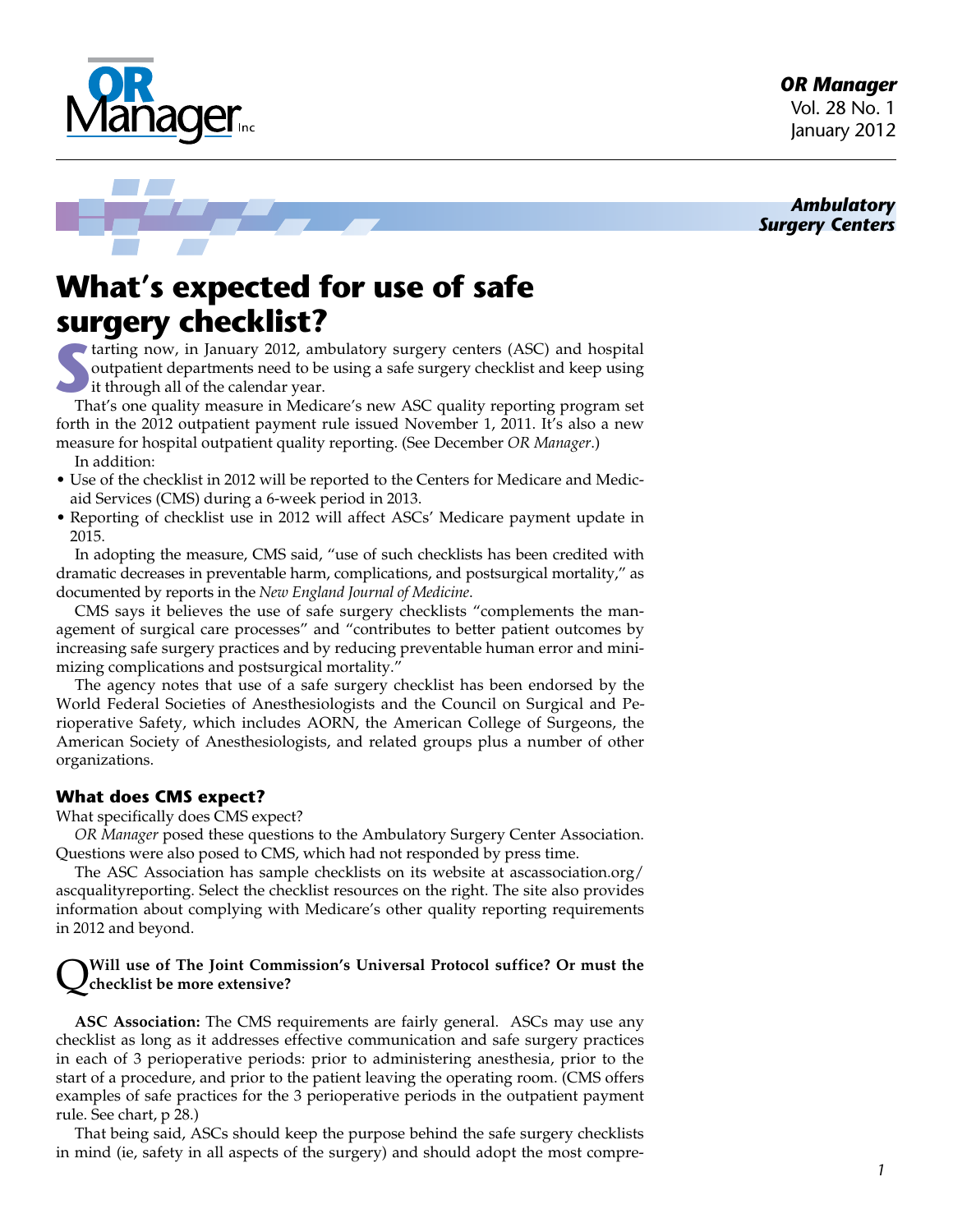

# *OR Manager*

Vol. 28 No. 1 January 2012

# **Examples of safe surgery practices for 3 perioperative periods**

**First critical point (prior to administering anesthesia)**

- Verbal confirmation of patient **identity**
- **Mark surgical site**
- Check anesthesia machine/ **medication**
- Assessment of allergies, airway, and **aspiration risk**

**Second critical point (prior to skin incision)**

- Confirm surgical team members and **roles**
- Confirm patient identity, procedure, **and surgical incision site**
- **Administration of antibiotic prophylaxis within 60 minutes before incision**
- Communication among surgical **team members of anticipated critical events**
- **Display of essential imaging as appropriate**

**Third critical point (prior to patient leaving the OR)**

- **Confirm the procedure**
- **Complete count of surgical instruments and accessories**
- **Identify key patient concerns for recovery and management of the patient**

*Source: CMS. CMS-1525-FC, p 1276. November 1, 2011. http://www.ofr.gov/ofrupload/ofrdata/2011-28612\_PI.pdf*

hensive checklist possible.

The Joint Commission's Universal Protocol is designed to prevent wrong site, patient, and procedure surgeries. Other checklists are more comprehensive. For example, the AORN comprehensive checklist incorporates aspects from the Joint Commission's Universal Protocol and much more.

### What specifically does "use" of the checklist mean? Does it mean the check**list is used on all cases? Only some cases? On a trial basis?**

**ASC Association:** The checklist must be in general use at the ASC for all patients. CMS will not evaluate use on a patient-by-patient basis, but ASCs will need to indicate whether a checklist was in regular use during the full calendar year of 2012.

### Q**What specifically will ASCs be expected to document in 2013 regarding use of a checklist in 2012?**

**ASC Association:** ASCs will need to go to CMS's quality net site (www.qualitynet. org) between July 1, 2013, and August 15, 2013, and answer "yes" or "no" to the question of whether a surgery checklist was used at the ASC between January 1, 2012, and December 31, 2012.

Though financial penalties will not be applied to ASCs that do not use a checklist in 2012 as long as they report their nonuse, CMS is planning to make the results of this survey public. Therefore, ASCs are encouraged not only to focus on meeting this reporting requirement but also on achieving a high level of performance on this measure.❖

### **Reference**

DeVries E N, Prins H A, Crolla R M P H, et al. Effective of a comprehensive surgical safety system on patient outcomes. *N Engl J Med*. 2010;363:1928-1937.